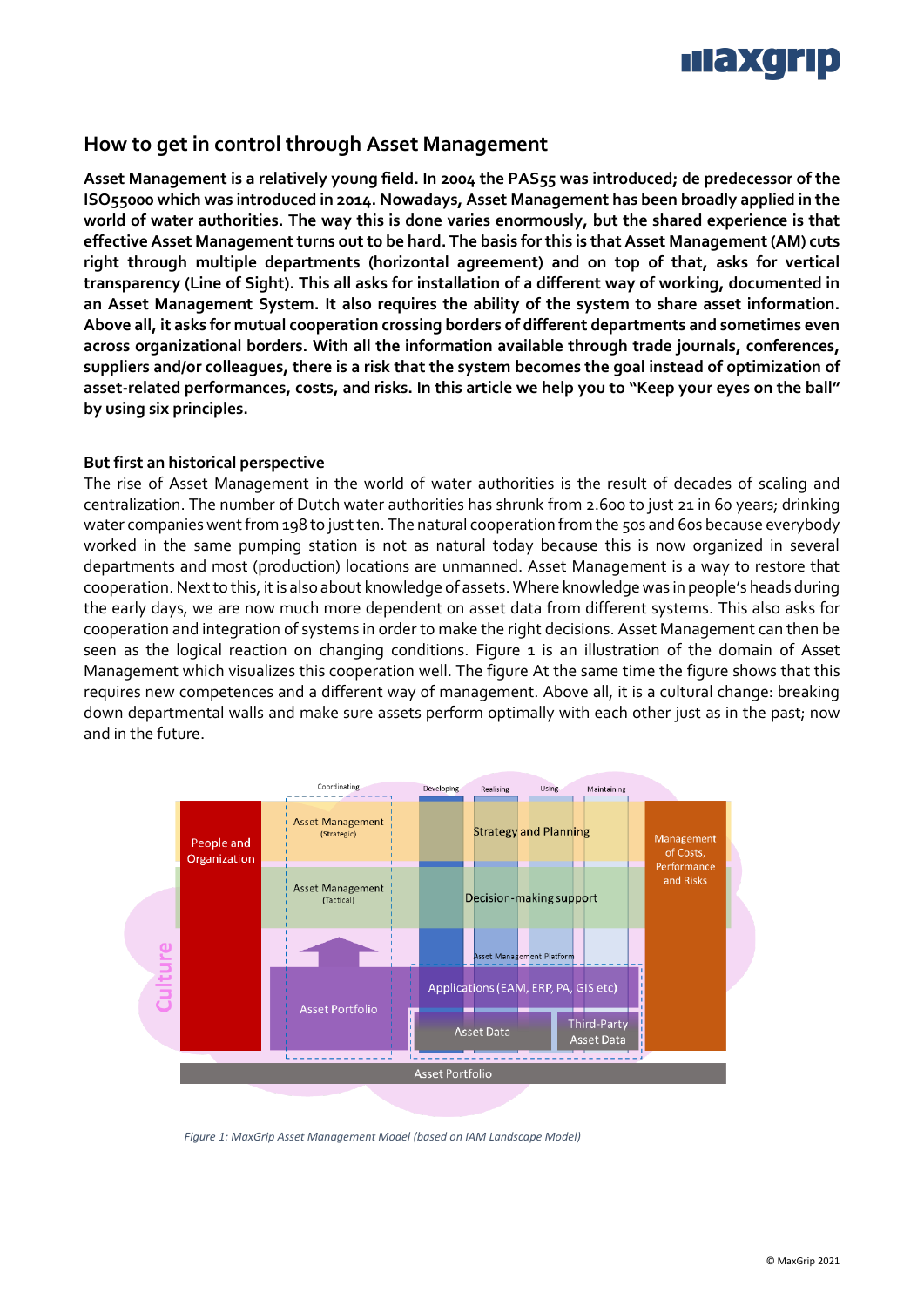

# **Asset Management in Practice**

Working together, making agreements, integrating systems; sounds logical and looks quite easy. Despite this it turns out practice is often less obvious. Are the following descriptions familiar?

- Asset Management is supposed to facilitate cooperation, but in practice new friction seems to emerge as a result of a new hierarchy;
- There is a lot of talking and a lot in writing, but there is little change in the workplace;
- Should we go for an ISO certification or not? What would it give us?
- We need to make Strategic Asset Management Plans (SAMP) and Asset Management Plans (AMP); what should be in it anyway?
- Does Asset Management mean that there should be a separate department or that everybody should do a bit of Asset Management? How do we divide roles?
- Let's organize our baseline data and backlogs in maintenance first before we start something new;
- Working together efficiently with the market doesn't work for us; what should and shouldn't be outsourced and how?

#### **Why does Asset Management turn out to be so complex?**

I[n Figure 2](#page-1-0) two yellow arrows are drawn. The horizontal arrow is about cooperation; the cooperation over the departmental boundaries. The vertical arrow is about an important principal of Asset Management: "Line of Sight". This means that everybody who contributes to the assets, from top to bottom, should see and understand why certain activities are desired from him or her. These two yellow arrows are the essence of Asset Management. But to reach this in the current big and centralized organizations turns out to be complex. Practice has proven that Asset Management Systems (As defined in ISO55000) are needed to reach this. [Figure 1](#page-0-0) shows the connections in such a system. Relative to the existing departments Development, Realization, Operations and Maintenance, there are processes needed to make connections between these departments on strategic and tactical level; there is an Asset Management Platform needed that provides users of assets with the correct information; and the correct competences should also be present in the organization. Finally, an overarching organization should be set-up which provides guidance on performance, risks, and costs.

#### **Tools to make Asset Management work**

In order to make Asset Management work, one can work step by step; as long as there is a good basis. We will discuss the next six tools one by one.

- 1. Setting up cooperation structures and appointing Asset Management roles.
- 2. Installation of Asset Management fundamentals.
- 3. Set up of Asset Management: everybody should have complete and correct information.
- 4. Create insight in health and criticality of assets.
- 5. Setting up a transparent process for Long-Term Asset Planning (LTAP)
- 6. Optimization of cooperation with the market (outsourcing of activities)



<span id="page-1-0"></span>*Figure 2: The Asset Management Roles*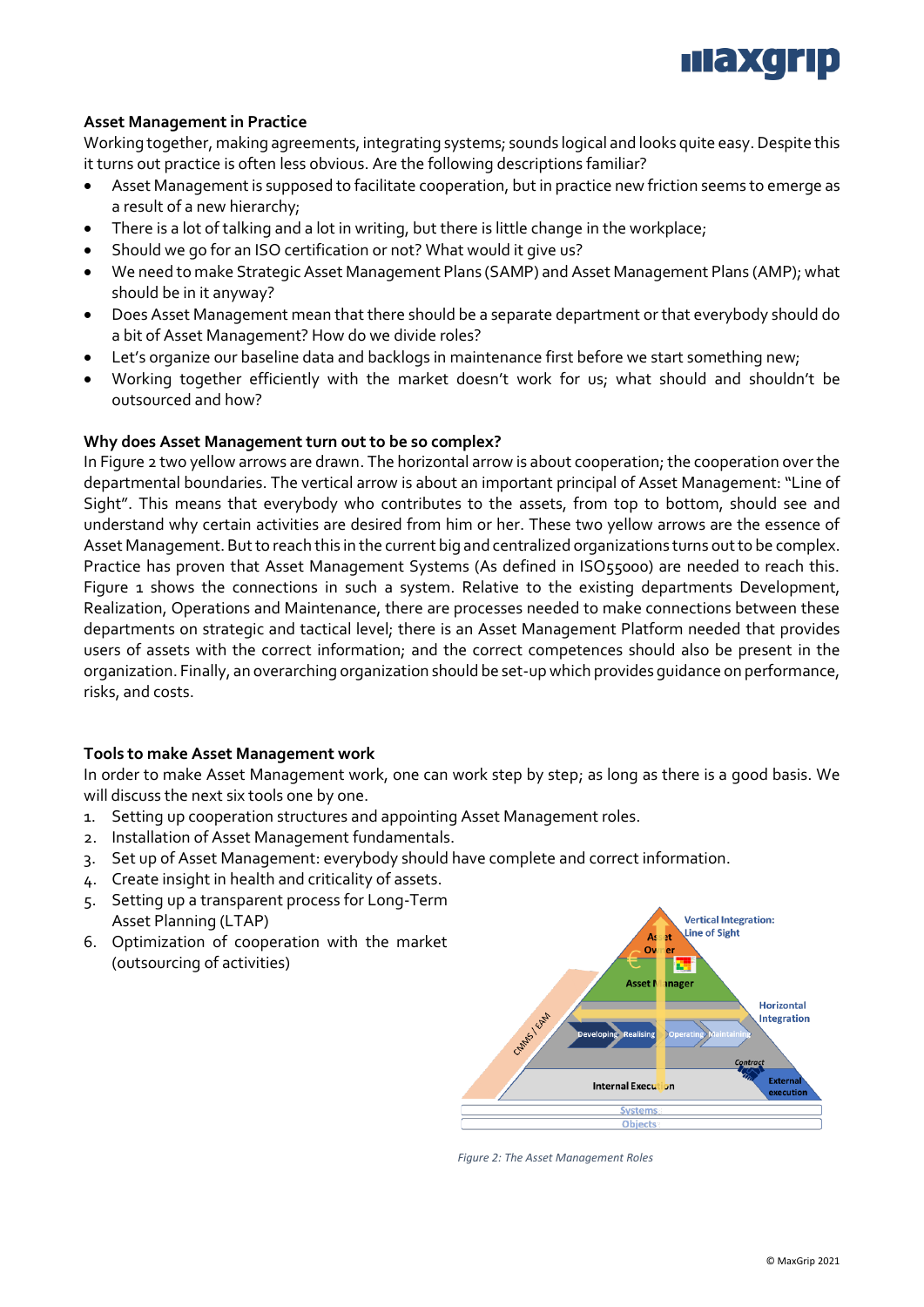

# **1. Setting up cooperation structures and appointing Asset Management roles**

Overall, the life cycle of assets can be recognized in the structure of departments in companies: Development, Realisation, Operation and Maintenance. All these department have knowledge from their own perspective about assets. The first step towards Asset Management is therefore to bring this knowledge together by installing horizontal communication structures. This can be done by for example communicating per purification area or organizing per domain; and both on operational and tactical level, the directors of these horizontal structures are the Asset Managers. In fact, a matrix organization arises because of this. Even if these were the only steps, this cooperation means gain. Next to this, it is important to assign the role of Asset Owner; someone who has the mandate to balance performance, risks and costs and make decisions.

## **2. Installation of Asset Management fundamentals**

Asset Management is eminently a working method which allows for a step-by-step implementation based on new insights. Also the ISO55000 supports this. You do not need to implement all components for certification (if you wanted to). But you should at least set up the following base:

- A. Strategic Asset Management Plan: the SAMP describes how the organizational goals are translated into Asset Management goals, how AMP's should be drafted and how the Asset Management system will be organised to reach goals. The ISO55002 describes perfect guidelines to make a basic SAMP.
- B. Asset Management Plans: plans per asset type, object or system which describes which operational approach (operating and maintaining) and investments (replacement, renovation, demolishing) are needed to realise performance.
- C. Process handbook: This document describes company processes and methods to reach Asset Management goals. The size of this handbook depends on the amount of goals you set for yourself. When Asset Management starts to yield improvements, more need for an integral approach will grow as well as more need for cross-departmental processes.



*Figure 3: Fundamentals of Assets Management*

#### **3. Asset Information Management**

3 shows the Asset Management landscape with her operational, tactical, and strategic processes. The model visualizes that Asset Data acts as a fundament for all processes in asset-related departments. Also, when Asset Management starts to play a bigger role, the need for complete and good information will increase among stakeholders in order to use this to facilitate good decision-making. There needs to be agreement on who is the owner of which data and which system contains which data and last but not least, how these systems can be integrated with each other to create one Asset Management Platform.

#### **4. Insight in asset health and criticality**

Asset Health is not just about the condition of assets, but also about the degree to which an asset can deliver its required performance within the RAMS preconditions, which are Reliability, Availability, Maintainability and Safety. In other words: you need to know which assets are critical for your business, in which phase of life they are, the remaining lifetime and to make sure there is insight in required and delivered performance.